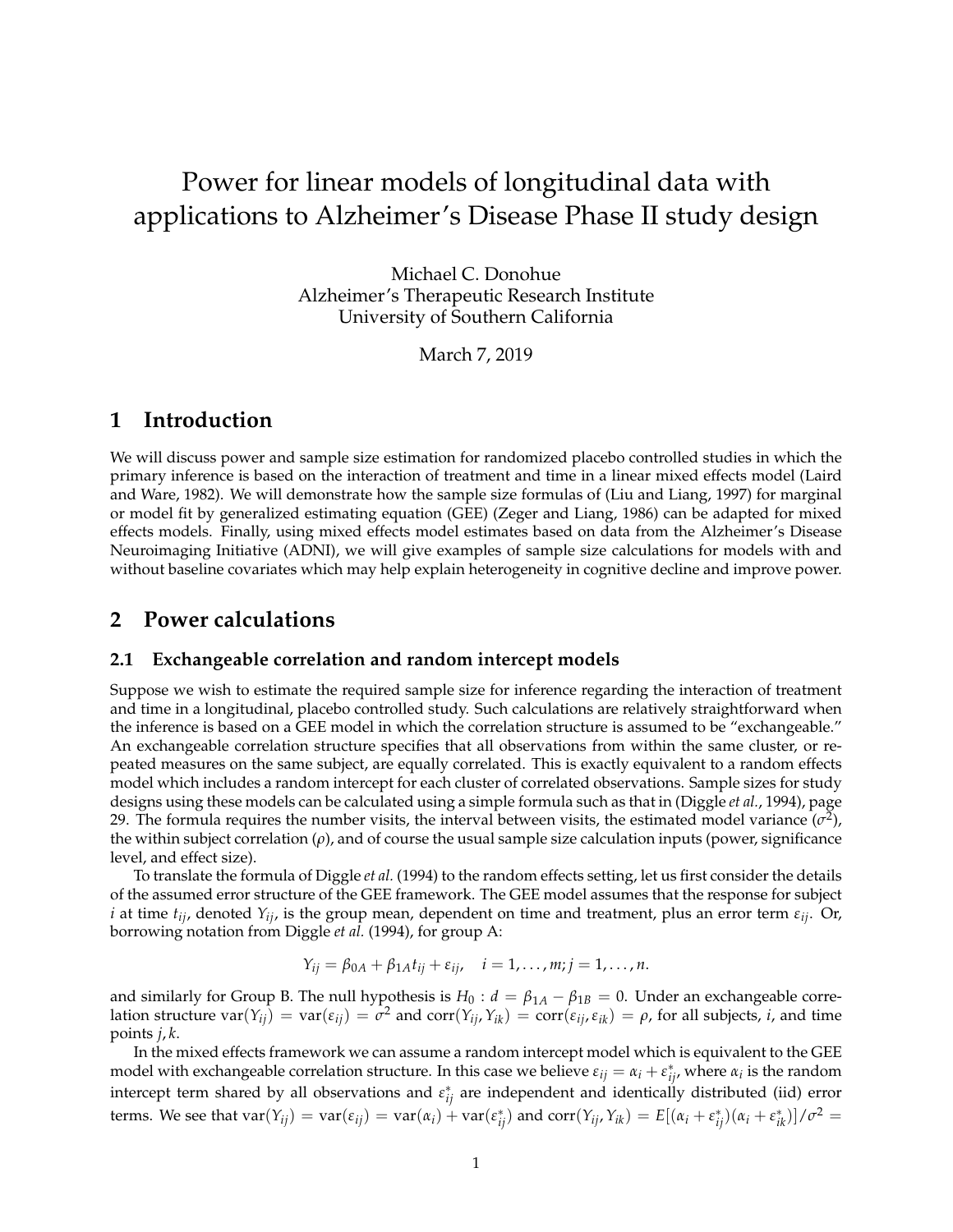$var(\alpha_i)/\sigma^2$ . The variance of the random intercept,  $var(\alpha_i)$ , and the residual variance,  $var(\epsilon_{ij})$ , are easily obtainable from the output of mixed effects fitting software so that one might fit a random effects model to pilot data to educate a power calculation using the GEE formula of Diggle *et al.* (1994). Assuming equal numbers in the placebo and active groups, a common visit schedule for all subjects  $(t_{ij} = t_{ki}$  for all  $i, j, k$ ), and a random intercept model; the number of subjects per group is:

$$
m = \frac{2(z_{\alpha}+z_Q)^2(\text{var}(\alpha_i)+\text{var}(\varepsilon_{ij}^*))^2(1-\text{var}(\alpha_i)/\sigma^2)}{n s_x^2 d^2}
$$

where  $z_p$  is the *p*th standard normal quantile, *Q* is 1 − *P*, *P* is the specified power, and  $s_x^2 = n^{-1} \sum_j (t_j - \bar{x})^2$ .

#### **2.2 General correlation and random slope models**

The random intercept model is not equipped to handle variations in the rate of change from subject to subject. In many diseases, such as Alzheimer's disease, the rate of improvement or decline will vary greatly within the treatment group, regardless of treatment. This variation can be modeled with a random slope term. That is, we assume:

$$
Y_{ij} = \beta_{0A} + \beta_{1A}t_{ij} + \alpha_{0i} + \alpha_{1i}t_{ij} + \varepsilon_{ij}^*
$$

where we use  $\varepsilon_{ij}^*$  again to denote iid error and reserve  $\varepsilon_{ij}$  for possibly correlated error. If we derive the correlation structure of  $\varepsilon_{ij} = \alpha_{0i} + \alpha_{1i}t_{ij} + \varepsilon_{ij}^*$ , which is necessary in order to use GEE-based sample size formulas, we find that we no longer have an exchangeable correlation structure. In fact var $(Y_{ij}) = \text{var}(\varepsilon_{ij}) =$  $\text{var}(\alpha_{0i}) + t_{ij}^2 \text{var}(\alpha_{1i}) + 2t_{ij} \text{cov}(\alpha_{0i}, \alpha_{1i}) + \text{var}(\varepsilon_{ij}^*)$  and  $\text{cov}(Y_{ij}, Y_{ik}) = \text{cov}(\varepsilon_{ij}, \varepsilon_{ik}) = \text{var}(\alpha_{0i}) + t_{ij} t_{ik} \text{var}(\alpha_{1i}) +$  $(t_{ij} + t_{ik})$ cov $(\alpha_{0i}, \alpha_{1i})$ . For the common visit schedule case, the covariance matrix for the vector of correlated errors,  $\varepsilon_i = (\varepsilon_{i1}, \dots, \varepsilon_{in})'$ , is of the form:

$$
\Sigma = [(\text{var}(\alpha_0) + t_j t_k \text{var}(\alpha_1) + (t_j + t_k) \text{cov}(\alpha_0, \alpha_1))]_{jk} + \text{diag}(\text{var}(\varepsilon_j^*))
$$

With this specification of the covariance matrix, one can use the sample size formula of Liu and Liang (1997) for linear GEE models (page 941). (Warning: The formula given on the bottom page 29 of Diggle *et al.* (1994) for general correlation matrices, *R*, is wrong).

The formula for linear models provided by Liu and Liang (1997) is useful for testing  $H_0: \psi = 0$  for any linear model of the form:

$$
Y_{ij} = \mathbf{x}_{ij}'\mathbf{\psi} + \mathbf{z}_{ij}'\mathbf{\lambda} + \varepsilon_{ij}
$$

where  $\varepsilon_i \sim N(0, \sigma^2 R)$  and the covariates for individual *i*,  $\mathbf{x}_i = (\mathbf{x}'_{i1}, \dots, \mathbf{x}'_{i1})'_{n \times p}$  and  $\mathbf{z}_i = (\mathbf{z}'_{i1}, \dots, \mathbf{z}'_{i1})'_{n \times q}$ arise from a known discrete distribution. For our placebo controlled longitudinal study, the fully specified model is of the form:

$$
Y_{ij} = \beta_0 + \beta_1 \{Group_i = A\} + \beta_2 t_{ij} + \beta_3 t_{ij} \{Group_i = A\}.
$$

That is, the parameter of interest for the interaction of treatment and time is  $\psi = \beta_3$  and nuisance parameter is  $\lambda = (\beta_0, \hat{\beta}_1, \beta_2)'$ . The covariates are distributed as  $x_i = t = (t_1, \ldots, t_n)'$  and  $z_j = [11t]_{n \times 3}$  with probability 1/2 (Group A); and  $\mathbf{x}_i = \mathbf{0}$  and  $\mathbf{z}_i = [\mathbf{1} \mathbf{0} \mathbf{t}]_{n \times 3}$  with probability 1/2 (Group B).

The Liu and Liang's formula for linear models can be coded In R as:

**library**(longpower)

```
liu.liang.linear.power
```

```
function (N = NULL, delta = NULL, u = NULL, v = NULL, sigma2 = 1,
    R = NULL, R.list = NULL, sig.level = 0.05, power = NULL,
    Pi = rep(1/length(u), length(u)), alternative = c("two-sided","one.sided"), tol = .Machine$double.eps^2)
```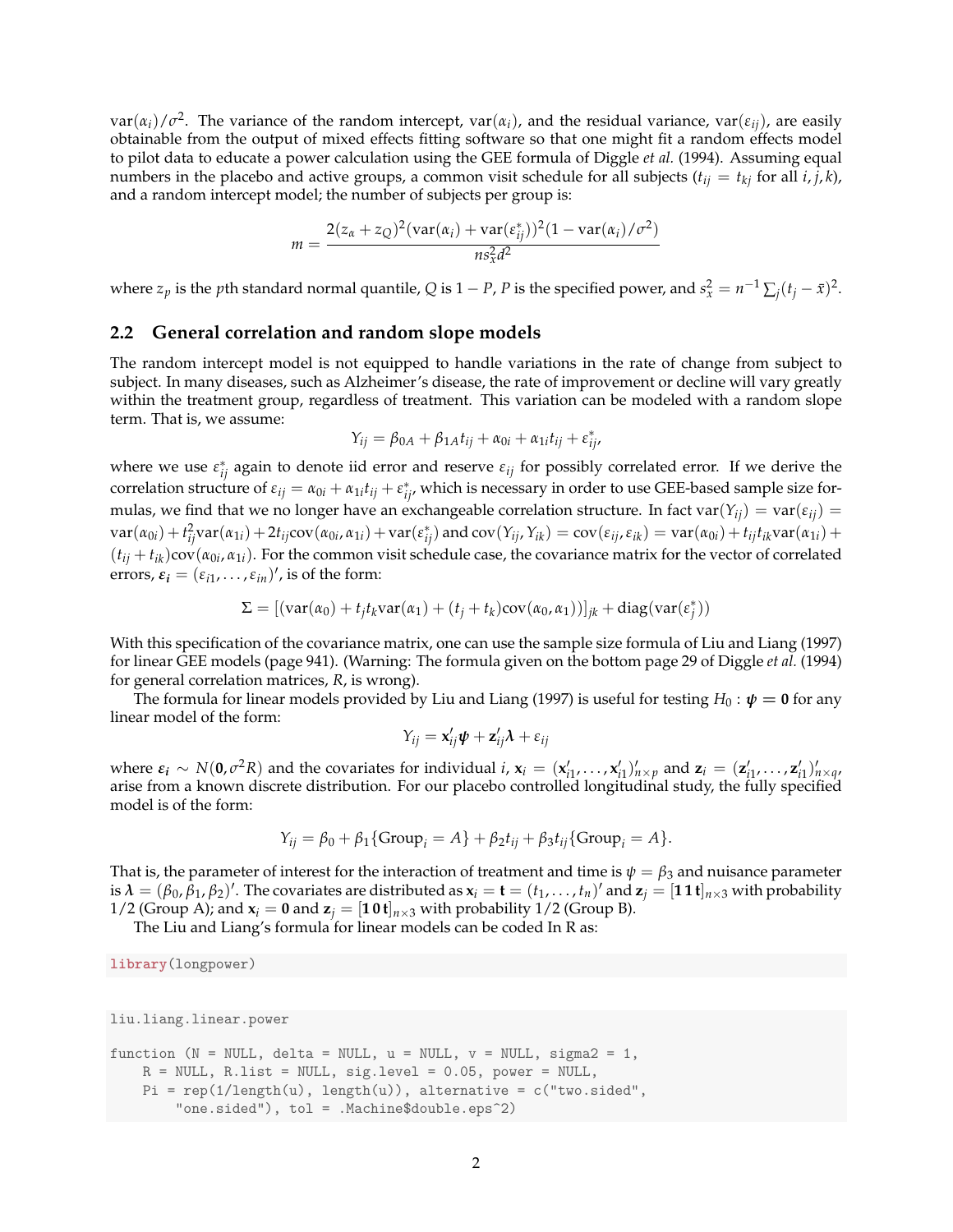```
if (sum(sapply(list(N, delta, sigma2, power, sig.level),
    is.null)) != 1)
    stop("exactly one of 'N', 'sigma2', 'delta', 'power', and 'sig.level' must be NULL")
if (!is.null(sig.level) && !is.numeric(sig.level) || any(0 >
    sig.level | sig.level > 1))
    stop("'sig.level' must be numeric in [0, 1]")
alternative <- match.arg(alternative)
if (sum(c(!is.null(R), !is.null(R.list))) != 1)stop("Exactly one of R or R.list must be specified.")
if (sum(Pi) != 1)stop("Pi must sum to 1.")
if (!is.null(R)) {
    R.list <- lapply(1:length(u), function(i) R)
}
Rinv <- lapply(1:length(R.list), function(i) {
    R \leftarrow Ru.list[[i]]if (is.null(dim(R)) & length(R) == 1 & length(u[[i]]) >
        1) {
        R <- matrix(R, length(u[[i]]), length(u[[i]])) +
            diag(1 - R, length(u[[i]]))}
    else if (is.null(dim(R)) & length(R) == 1 & length(u[[i]]) ==1) {
        R <- matrix(R, length(u[[i]]), length(u[[i]]))
    }
    return(solve(R))
})
n.body <- quote({
    Ipl \leftarrow 0for (i in 1:length(u)) Ipl \leftarrow Ipl + Pi[i] * t(u[[i]]) %*%
        Rinv[[i]] %*% v[[i]]
    Ipl <- Ipl/sigma2
    Ill <- 0
    for (i in 1:length(u)) Ill <- Ill + Pi[i] * t(v[[i]]) \frac{1}{2} *%
        Rinv[[i]] %*% v[[i]]
    Illinv <- solve(Ill/sigma2)
    Sigma1 <-0for (i in 1:length(u)) Sigma1 <- Sigma1 + Pi[i] * (t(u[[i]]) -Ipl %*% Illinv %*% t(v[[i]])) %*% Rinv[[i]] %*% (u[[i]] -
        v[[i]] %*% Illinv %*% t(Ipl))
    Sigma1 <- Sigma1/sigma2
    (qnorm(1 - ifelse(alternative == "two.sided", sig.level/2,
        sig.level)) + qnorm(power))^2/(delta %*% Sigma1 %*%
        delta)[1, 1]
})
if (is.null(N))
    N <- eval(n.body)
else if (is.null(sig.level))
    sig.level <- uniroot(function(sig.level) eval(n.body) -
        N, c(1e-10, 1 - 1e-10), tol = tol, extendInt = "yes")$root
else if (is.null(power))
    power <- uniroot(function(power) eval(n.body) - N, c(0.001,
```
{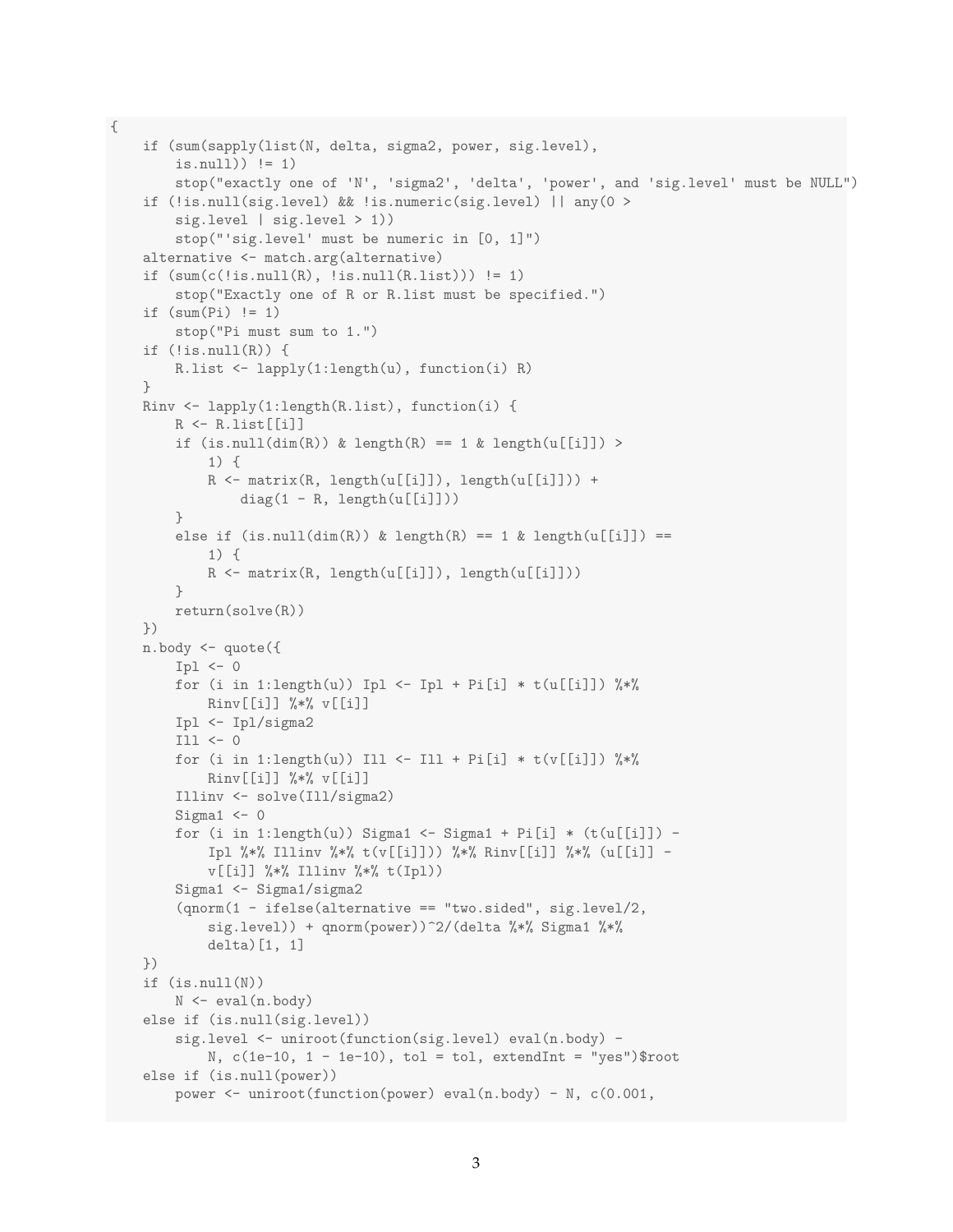```
1 - 1e-10, tol = tol, extendInt = "yes")$root
    else if (is.null(delta))
       delta <- uniroot(function(delta) eval(n.body) - N, sqrt(sigma2) *
            c(1e-07, 1e+07), tol = tol, extendInt = "downX")$root
    else if (is.null(sigma2))
       sigma2 <- uniroot(function(sigma2) eval(n.body) - N,
            delta * c(1e-07, 1e+07), tol = tol, extendInt = "yes")$root
    else stop("internal error", domain = NA)
   METHOD <- "Longitudinal linear model power calculation (Liu & Liang, 1997)"
    structure(list(N = N, n = N * Pi, delta = delta, sigma2 = sigma2,
       sig.level = sig.level, power = power, alternative = alternative,
       R = R, note = "N is total sample size and n is sample size in each group.",
       method = METHOD), class = "power.longtest")
}
<bytecode: 0x7fb2690e2ac0>
<environment: namespace:longpower>
```
The parameters include d, the effect size (possibly vector); u, the list of covariate vectors or matrices associated with the parameter of interest; v, the respective list of covariate vectors or matrices associated with the nuisance parameter; sigma2, the error variance; R, the correlation structure; and Pi the proportion of covariates of each type  $(u, v, v)$  and Pi are expected to be the same length and sorted with respect to each other).

For example, we can reproduce the table exchangeable correlations on page 29 of Diggle *et al.* (1994) for the case of  $t = (0, 2, 5)^T$ ,  $\alpha = 0.05$ , power=0.80, and  $d = 0.5$  as follows via the diggle.linear.power function:

```
n = 3t = c(0, 2, 5)rho = c(0.2, 0.5, 0.8)
sigma2 = c(100, 200, 300)
tab.diggle = outer(rho, sigma2,
     Vectorize(function(rho, sigma2){
       ceiling(diggle.linear.power(
        d=0.5,
        t=t,
        sigma2=sigma2,
        R=rho,
        alternative="one.sided",
        power=0.80)$n)}))
colnames(tab.diggle) = paste("sigma2 =", sigma2)
rownames(tab.diggle) = paste("rho =", rho)
tab.diggle
        sigma2 = 100 sigma2 = 200 sigma2 = 300
rho = 0.2 313 625 938
rho = 0.5 196 391 586
rho = 0.8 79 157 235
```
or via the **liu.liang.linear.power** function:

```
u = list(u1 = t, u2 = rep(0, n))v = list(v1 = cbind(1,1,t)),v2 = \text{cbind}(1,0,t)tab.ll = outer(rho, sigma2,
```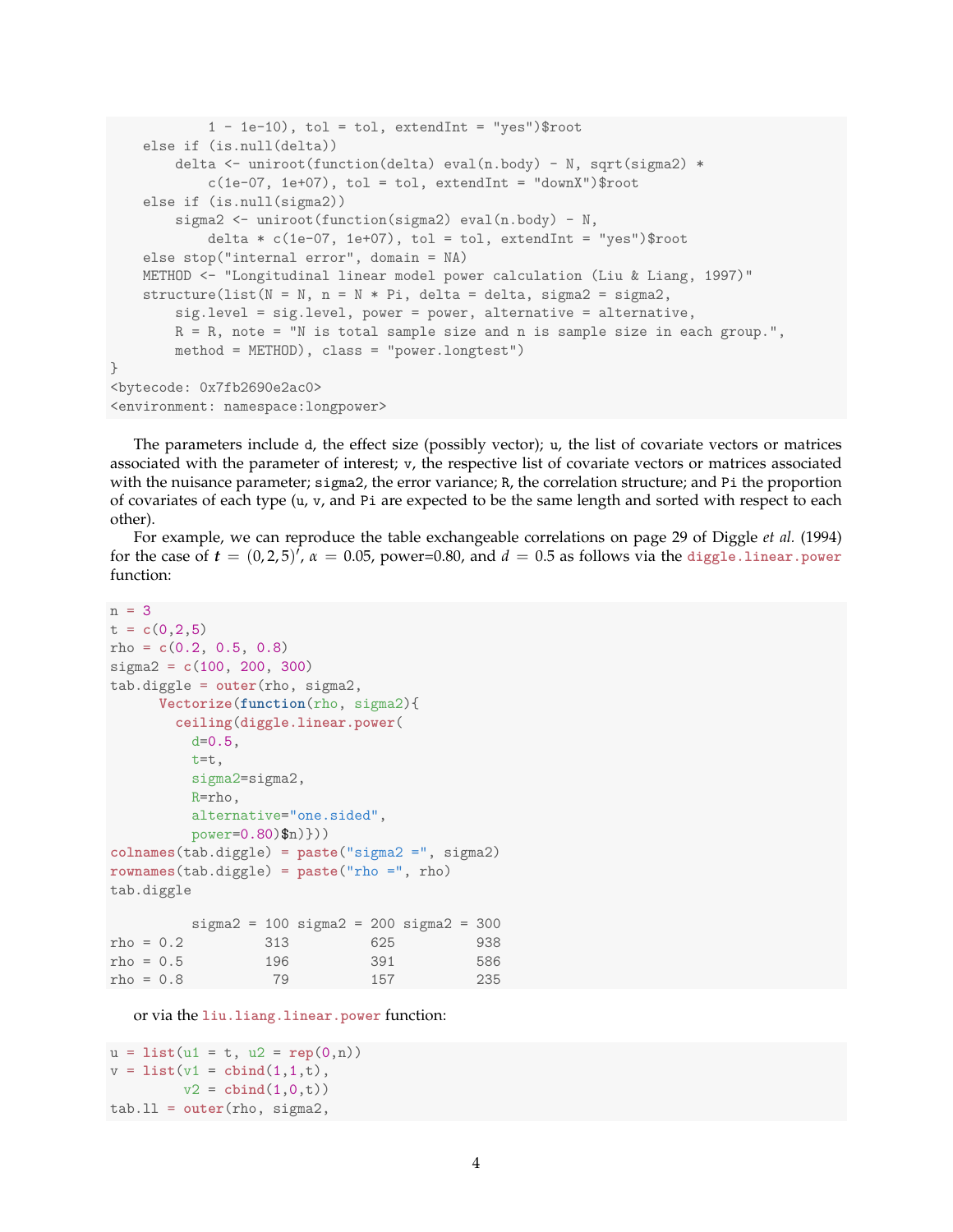```
Vectorize(function(rho, sigma2){
      ceiling(liu.liang.linear.power(
        delta=0.5, u=u, v=v,
        sigma2=sigma2,
        R=rho, alternative="one.sided",
        power=0.80)$N/2)}))
colnames(tab.ll) = paste("sigma2 =", sigma2)
rownames(tab.ll) = paste("rho =", rho)
tab.ll
        sigma2 = 100 sigma2 = 200 sigma2 = 300rho = 0.2 313 625 938
rho = 0.5 196 391 586
rho = 0.8 79 157 235
```
As a second example, consider an Alzheimer's disease trial in which assessments are taken every three months for 18 months (7 visits). We assume an smallest detectable effect size of 1.5 points on the cognitive portion of the Alzheimer's Disease Assessment Scale (ADAS-Cog). This is a 70 point scale with great variability among sick individuals. We assume the random intercept to have a variance of 55, the random slope to have a variance of 24, and a residual variance of 10. The correlation between random slope term and random intercept term is 0.8. We can estimate the necessary sample size by first generating the correlation structure. Since  $\varepsilon = \text{var}(Y_{ij})$  is not constant over time in this model, we fix sigma2=1 and set R equal to the covariance matrix for *ε<sup>i</sup>* :

```
# var of random intercept
sig2.i = 55# var of random slope
sig2.s = 24# residual var
sig2.e = 10# covariance of slope and intercep
cov.s.i <- 0.8*sqrt(sig2.i)*sqrt(sig2.s)
cov.t <- function(t1, t2, sig2.i, sig2.s, cov.s.i){
        sig2.i + t1*t2*sig2.s + (t1+t2)*cov.s.i}
t = \text{seq}(0, 1.5, 0.25)n = length(t)R = outer(t, t, function(x,y){cov.t(x,y, sig2.i, sig2.s, cov.s.i)})
R = R + diag(sig2.e, n, n)
u = 1ist(u1 = t, u2 = rep(0, n))
v = list(v1 = child(1,1,t)),v2 = \text{cbind}(1,0,t)liu.liang.linear.power(d=1.5, u=u, v=v, R=R, sig.level=0.05, power=0.80)
     Longitudinal linear model power calculation (Liu & Liang, 1997)
              N = 414.6202n = 207.3101, 207.3101
          delta = 1.5sigma2 = 1sig. level = 0.05
```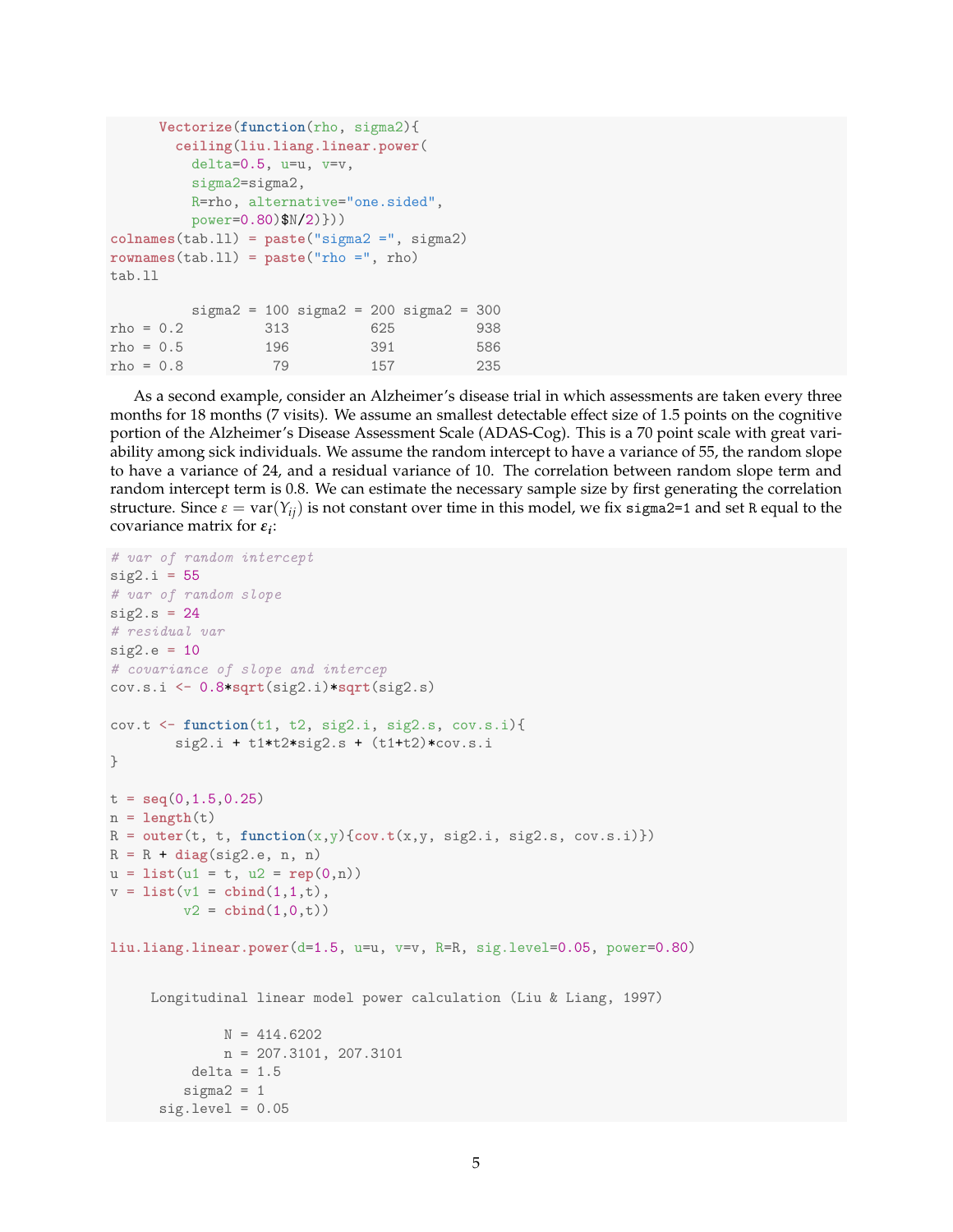```
power = 0.8alternative = two.sided
NOTE: N is total sample size and n is sample size in each group.
R:
        [0,1] [0,2] [0,3] [0,4] [0,5] [0,6] [0,7][1,] 65.00000 62.26636 69.53272 76.79908 84.06544 91.3318 98.59817
[2,] 62.26636 81.03272 79.79908 88.56544 97.33180 106.0982 114.86453
[3,] 69.53272 79.79908 100.06544 100.33180 110.59817 120.8645 131.13089
[4,] 76.79908 88.56544 100.33180 122.09817 123.86453 135.6309 147.39725
[5,] 84.06544 97.33180 110.59817 123.86453 147.13089 150.3972 163.66361
[6,] 91.33180 106.09817 120.86453 135.63089 150.39725 175.1636 179.92997
[7,] 98.59817 114.86453 131.13089 147.39725 163.66361 179.9300 206.19633
```
So the study would require about 207 subjects per arm to achieve 80% power, with a two-tailed  $\alpha = 0.05$ . The simple formula provided in Diggle *et al.* (1994) suggests the required number of subjects can be found by  $2(z_\alpha + z_Q)^2 \xi / d^2$ , where

$$
\zeta_{\text{WRONG}} = \begin{pmatrix} 0 & 1 \end{pmatrix} \begin{pmatrix} 1 & \cdots & 1 \\ t_1 & \cdots & t_n \end{pmatrix} R^{-1} \begin{pmatrix} 1 & t_1 \\ \vdots & \vdots \\ 1 & t_n \end{pmatrix} \begin{pmatrix} 0 \\ 1 \end{pmatrix}.
$$

Executing this for our Alzheimer's example, we get a sample size of:

```
x = (rbind(1,t)%*%solve(R)%*%cbind(1,t)[2,2]x*2*(qnorm(1-0.05/2) + qnorm(0.80))^2/1.5^2
```
[1] 0.3592744

which is clearly wrong. In fact, there is a typo in Diggle *et al.* (1994). The correct formula for *ξ* is:

$$
\zeta = \begin{pmatrix} 0 & 1 \end{pmatrix} \left[ \begin{pmatrix} 1 & \cdots & 1 \\ t_1 & \cdots & t_2 \end{pmatrix} (\sigma^2 R)^{-1} \begin{pmatrix} 1 & t_1 \\ \vdots & \vdots \\ 1 & t_m \end{pmatrix} \right]^{-1} \begin{pmatrix} 0 \\ 1 \end{pmatrix}.
$$
 (1)

Applying the correct formula, we get

```
x = solve(rbind(1,t)%*%solve(R)%*%cbind(1,t) [2,2]
x*2*(qnorm(1-0.05/2) + qnorm(0.80))^2/1.5^2
```
[1] 207.3101

Similarly, using Liu and Liang (1997), we attempt to derive the correct closed form formula for this specific linear model. The required sample size per group is given as

$$
m = \nu / (\psi_1' \tilde{\Sigma}_1 \psi_1)
$$

where

$$
\tilde{\Sigma}_1 = \sigma^{-2} \sum_{l=1}^m \pi_l (\mathbf{u}_l' - I_{\psi\lambda} I_{\lambda\lambda}^{-1} \mathbf{1} \mathbf{v}_l') R^{-1} (\mathbf{u}_l' - \mathbf{v}_l I_{\lambda\lambda}^{-1} \mathbf{1} I_{\psi\lambda}'),
$$

$$
I_{\psi\lambda} = \sigma^{-2} \sum_{i=1}^m \pi_l \mathbf{u}_l' R^{-1} \mathbf{v}_l,
$$